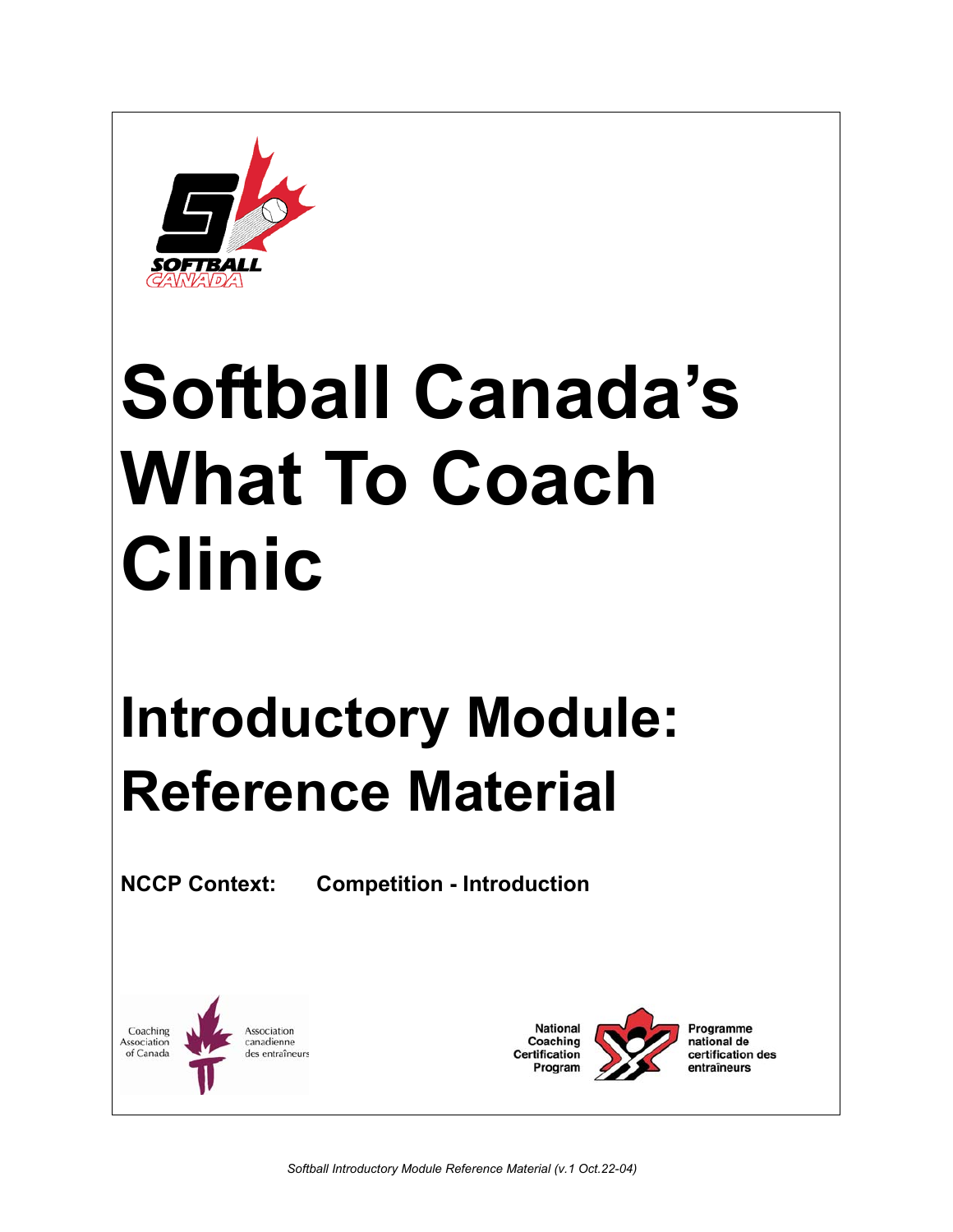The National Coaching Certification Program is a collaborative program of the Government of Canada, provincial/territorial governments, national/provincial/territorial sport organizations, and the Coaching Association of Canada.

## **Partners in Coach Education and Training**



The programs of this organization are funded in part by Sport Canada.

Canadian

Heritage



Patrimoine canadien Sport Canada

© This document is copyrighted by the Coaching Association of Canada (2007)

and its licensors. All rights reserved.

Printed in Canada.

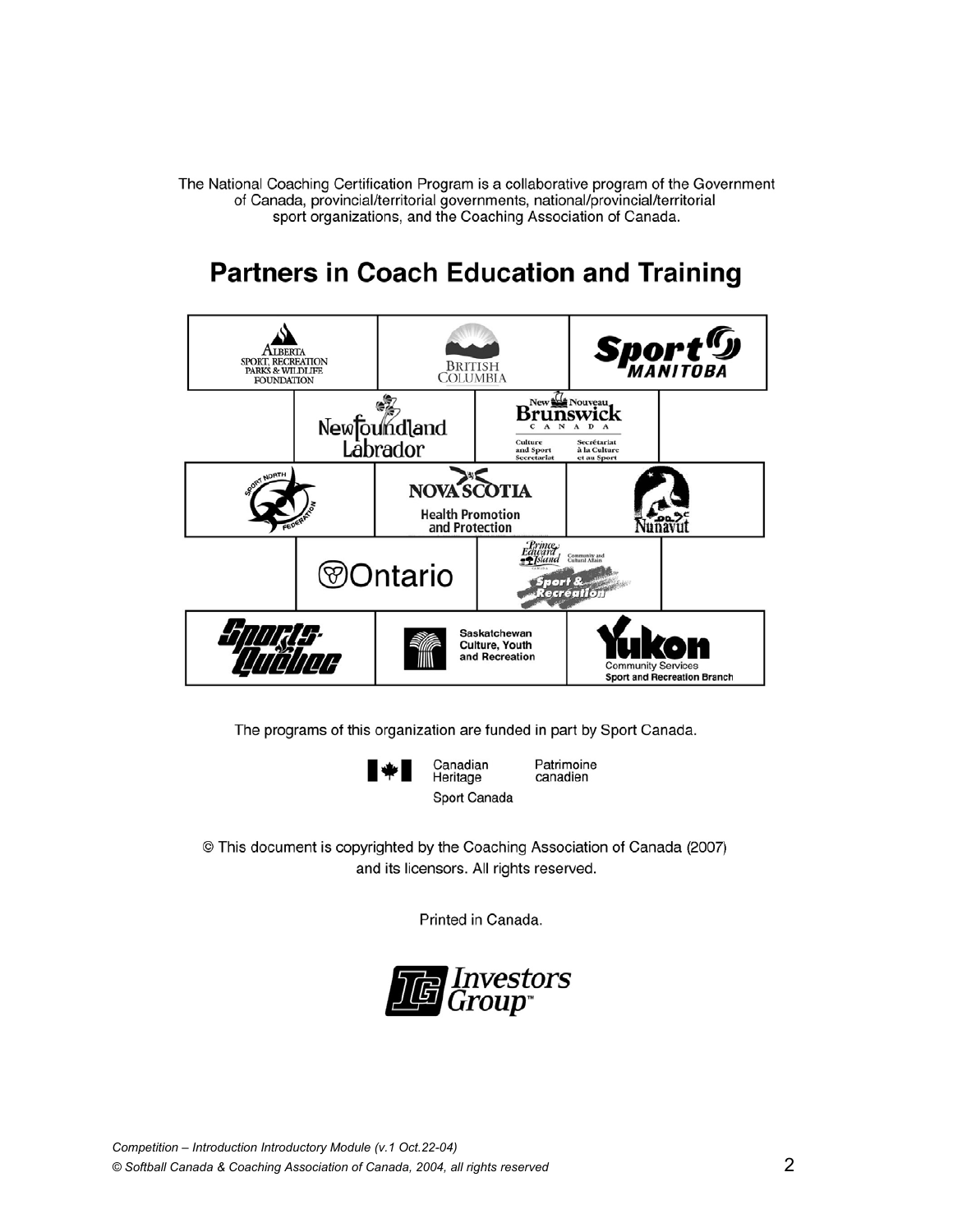

#### **The Regional Coach Introduction to Clinic 1 –** *What to Coach*  **Reference Material**

## The NCCP Philosophy

In the National Coaching Certification Program, coaching is about helping other people improve and achieve their goals in and through sport, and creating an environment in which this can take place.

The aim of the NCCP is to:

- **1.** Provide every participant in a sport program with a positive experience.
- **2.** Provide an opportunity for participants to achieve their full potential through sport.
- **3.** Use sport as a personal development tool.

#### **1- Provide every participant in a sport program with a positive experience**

Every individual who chooses to participate in a sport program must have the opportunity to have a positive experience. The benefits and satisfaction must be such that they will be motivated to continue participating.

#### **2- Provide an opportunity for participants to achieve their full potential through sport**

Each individual has unique interests, abilities, and talents that characterize him/her. Each participant must be provided equal opportunity to explore his/her interests and to develop his/her skills and abilities. Sport programs must represent a suitable challenge to each participant, given his/her goals and capabilities.

#### **3- Use sport as a personal development tool**

Sport enables a participant to challenge him/herself, the environment, and others. It also gives the participant an opportunity to interact with others. In itself, sport is neither good nor bad, however it can be a vehicle for good.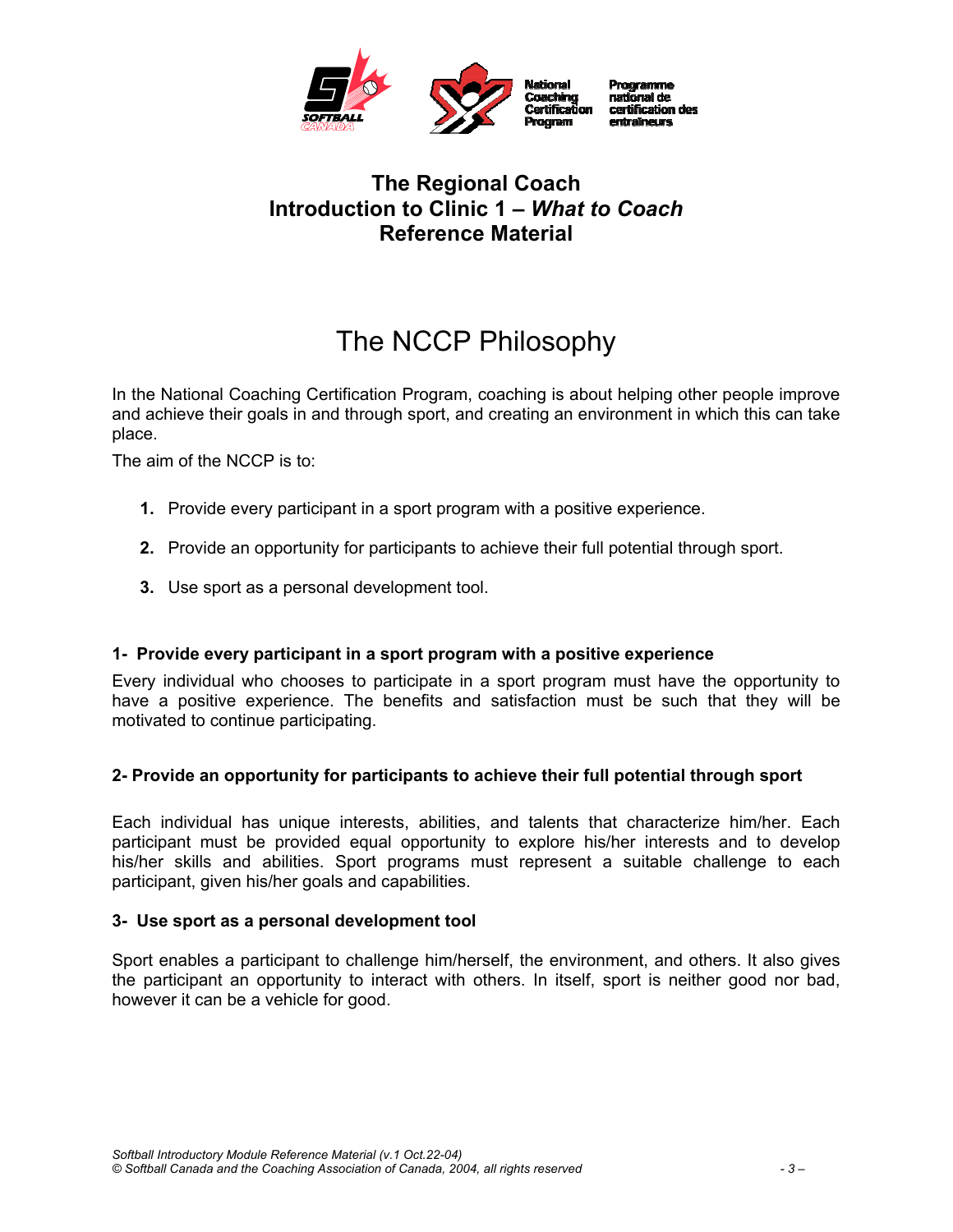| Summary Of Istvan Balyi's Article                      |                                 |                                |                                  |                                   |  |  |  |
|--------------------------------------------------------|---------------------------------|--------------------------------|----------------------------------|-----------------------------------|--|--|--|
| <b>OVERVIEW OF THE ATHLETE'S LONG-TERM DEVELOPMENT</b> |                                 |                                |                                  |                                   |  |  |  |
| <b>Key Program</b>                                     | <b>Community Sport</b>          | Introduction to                | Competition -                    | <b>Competition - High</b>         |  |  |  |
| <b>Elements</b>                                        |                                 | <b>Competition</b>             | <b>Development</b>               | <b>Performance</b>                |  |  |  |
| <b>Age Group</b>                                       | Chronological / biological      | Biological                     | Chronological / biological       | Chronological                     |  |  |  |
| Between () and in                                      | Boy: 6-10 years                 | Boys: 10-14 years              | Boys: 14-18 years                | Men: 18 years $+$                 |  |  |  |
| italics: early                                         | Girls: 6-10 years               | Girls: 10-13 years (10-11)     | Girls: 13-17 years (12-15)       | Women: 17 years + (16 +)          |  |  |  |
| specialization sports                                  |                                 |                                |                                  |                                   |  |  |  |
| <b>General Orientation</b>                             | Have fun in sports              | Train to train                 | Train to compete                 | Train to compete and win          |  |  |  |
| <b>Objectives</b>                                      | Fun and participation; general  | General development of         | Consolidation and/or             | Maintenance of physical           |  |  |  |
|                                                        | development; experiment with    | athletic abilities and some    | development of physical,         | abilities at a high level and     |  |  |  |
|                                                        | new forms of sport activities   | limited form of sport-specific | tactical, technical, and mental  | improvement of tactical,          |  |  |  |
|                                                        |                                 | conditioning; acquisition and  | abilities and skills in order to | technical and mental skills in    |  |  |  |
|                                                        |                                 | consolidation of appropriate   | perform successfully in          | order to reach peak               |  |  |  |
|                                                        |                                 | technical and tactical         | provincial and national          | performance in national and       |  |  |  |
|                                                        |                                 | elements; first serious        | competitions                     | international level competitions  |  |  |  |
|                                                        |                                 | competitive experience         |                                  |                                   |  |  |  |
| <b>Type of Periodisation</b>                           | Not applicable                  | Single periodisation           | Double periodisation             | Triple or multiple periodisation; |  |  |  |
|                                                        |                                 |                                |                                  | frequent recovery breaks          |  |  |  |
| Length of Program*                                     | A few weeks (6-12)              | $20 - 30$ weeks                | $35 - 45$ weeks                  | $45 - 50$ weeks                   |  |  |  |
| <b>Ratio of Practice</b>                               | Very large majority of time     | 75% of the time devoted to     | 50% of the time devoted to       | 75% of the time should be         |  |  |  |
| (Training) to                                          | devoted to games and            | sports participation should be | sports participation should be   | devoted to sport-specific         |  |  |  |
| <b>Competition</b>                                     | activities to develop motor     | spent training and 25% to      | spent developing physical        | preparation and to participation  |  |  |  |
|                                                        | skills; competition and results | competing (these               | conditioning and tactical and    | in competitions                   |  |  |  |
|                                                        | are not a priority              | percentages may vary slightly  | technical skills, and the other  |                                   |  |  |  |
|                                                        |                                 | depending on the sport)        | 50% in sport-specific            |                                   |  |  |  |
|                                                        |                                 |                                | preparation for competitions     |                                   |  |  |  |
| <b>Number of Practices</b>                             | Athlete's preferred sport: 1-2  | Sport-specific training 3-4    | 6 - 9 times per week             | 9 - 12 times per week             |  |  |  |
| per Week                                               | per week; participation in      | times per week plus            |                                  |                                   |  |  |  |
|                                                        | other sports 2-4 times per      | participation in other sports  |                                  |                                   |  |  |  |
|                                                        | week                            |                                |                                  |                                   |  |  |  |

**Summary Of Istvan Balyi's Article <sup>1</sup>**

*\* Information not included in the original article*

<sup>&</sup>lt;sup>1</sup> Balyi, I. "Sport System Building and Long-Term Athlete Development in Canada: The Situation and the Solutions", Coaches Report, Vol. 8 No. 1, Summer 2001.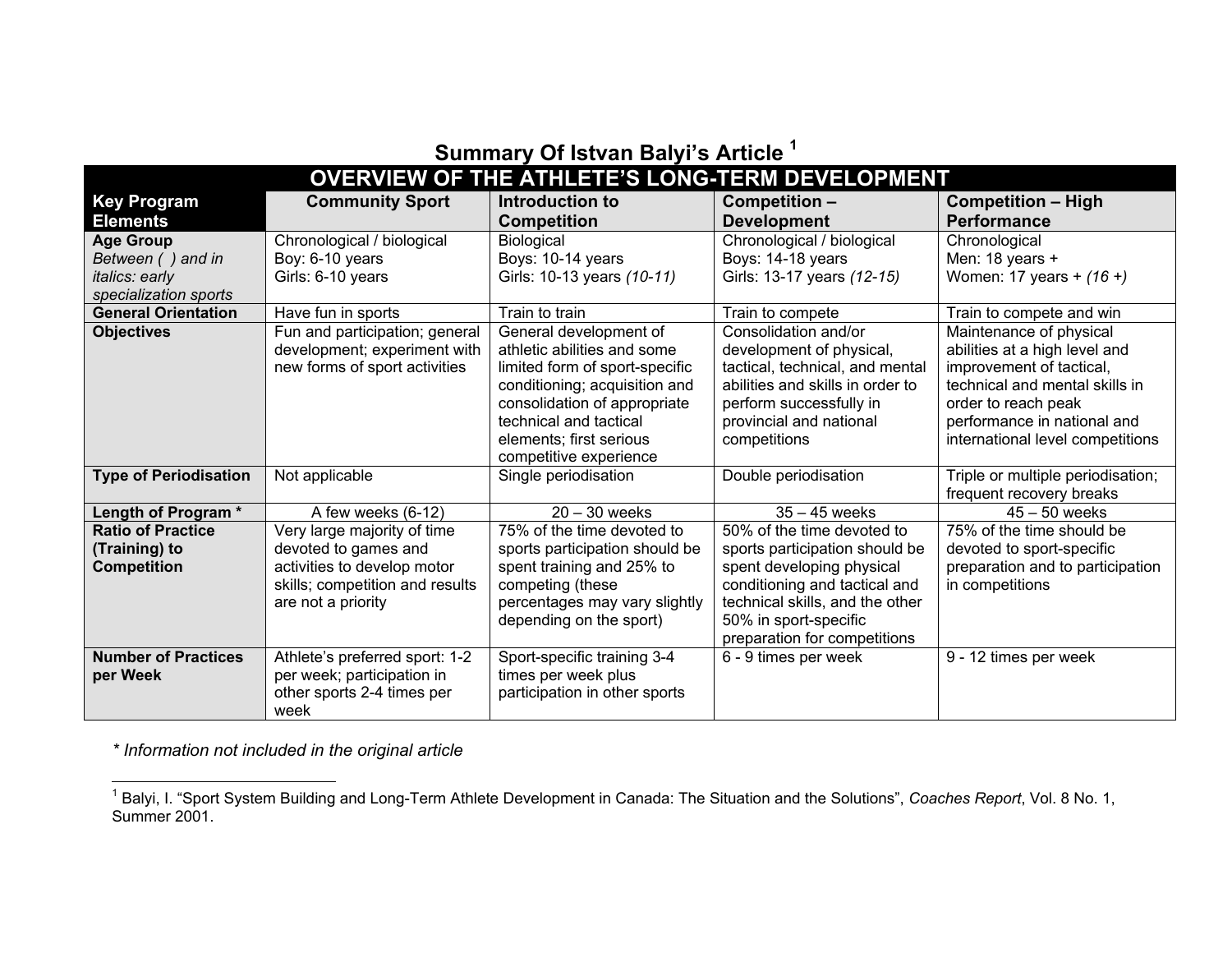## **Summary Of Istvan Balyi's Article**

## **OVERVIEW OF THE ATHLETE'S LONG-TERM DEVELOPMENT**

| <b>Key Elements of the</b>   |                                                                     |                                                  |                                                                     |                                                                       |
|------------------------------|---------------------------------------------------------------------|--------------------------------------------------|---------------------------------------------------------------------|-----------------------------------------------------------------------|
| <b>Programs</b>              | <b>Community Sport</b>                                              | Introduction to                                  | <b>Competition -</b>                                                | Competition<br>High                                                   |
|                              |                                                                     | <b>Competition</b>                               | <b>Development</b>                                                  | Performance                                                           |
| Age group                    | Chronological / biological                                          | <b>Biological</b>                                | Chronological / biological                                          | Chronological                                                         |
| Between () and in italics:   | Boys: 6-10 years                                                    | Boys: 10-14 years                                | Boys: 14-18 years                                                   | Men: 18 years +                                                       |
| early specialization sports  | Girls: 6-10 years                                                   | Girls: 10-13 years (10-11)                       | Girls: 13-17 years (12-15)                                          | Women: 17 years + (16 +)                                              |
| <b>Specialisation</b>        | None; participation in different                                    | Participation in                                 | Sport-specific technical,                                           | Sport-specific technical,                                             |
|                              | sports                                                              | complementary sports                             | tactical, and physical                                              | tactical, and physical                                                |
|                              |                                                                     | (similar movements and                           | preparation; specialisation in                                      | preparation                                                           |
|                              |                                                                     | demands); preferred sport                        | a discipline, or in a position                                      |                                                                       |
|                              |                                                                     | becomes more important                           |                                                                     |                                                                       |
| <b>Training Priorities -</b> | Speed, power, and endurance<br>acquired through fun and games       | General physical conditioning                    | General development of athletic<br>abilities; individualised sport- | Highly individualized sport-specific<br>physical conditioning; slight |
| <b>Physical Preparation</b>  |                                                                     |                                                  | specific conditioning                                               | improvements sought, if possible                                      |
| <b>Training Priorities -</b> |                                                                     |                                                  |                                                                     |                                                                       |
| <b>Motor Development</b>     | Agility, balance, coordination,                                     | Agility, balance, coordination,                  |                                                                     |                                                                       |
|                              | and speed                                                           | and speed                                        |                                                                     |                                                                       |
| <b>Training Priorities -</b> | Running, jumping, and throwing                                      | Progressive acquisition and                      | Advanced technical preparation                                      | Refinement of advanced technical                                      |
| <b>Technical Development</b> | techniques                                                          | consolidation of basic sport-<br>specific skills |                                                                     | skills, where necessary                                               |
| <b>Training Priorities -</b> |                                                                     |                                                  |                                                                     |                                                                       |
| <b>Tactical Development</b>  | Introduction to the basic rules                                     | Basic tactical preparation;                      | Development of national level                                       | Development of international level                                    |
|                              | and ethics of sport                                                 | correct decision-making in                       | tactical skills and decision-                                       | tactical skills and decision-making                                   |
|                              |                                                                     | frequently encountered                           | making abilities                                                    | abilities                                                             |
| <b>Training Priorities -</b> |                                                                     | competitive situations                           |                                                                     |                                                                       |
| <b>Mental Skills</b>         | Do your best, keep trying                                           | <b>Basic mental skills</b>                       | Advanced psychological                                              | Advanced psychological                                                |
|                              |                                                                     |                                                  | preparation                                                         | preparation; highly individualised                                    |
|                              |                                                                     |                                                  |                                                                     | approach                                                              |
|                              |                                                                     |                                                  |                                                                     | Patterning of every possible aspect                                   |
| <b>Training Means and</b>    | Games; fun activities; medicine                                     | Frequent use of general                          | Frequent use of sport-specific                                      | of training and performance;                                          |
| <b>Methods</b>               | ball activities; activities with<br>Swiss balls; general resistance | exercises; sport-specific                        | exercises and competition-                                          | individualisation of all aspects of<br>training and competitive       |
|                              | training exercises using body                                       | physical conditioning and                        | specific exercises                                                  | preparation                                                           |
|                              | weight to improve strength and                                      | technical preparation                            |                                                                     |                                                                       |
|                              | strength-endurance                                                  |                                                  |                                                                     |                                                                       |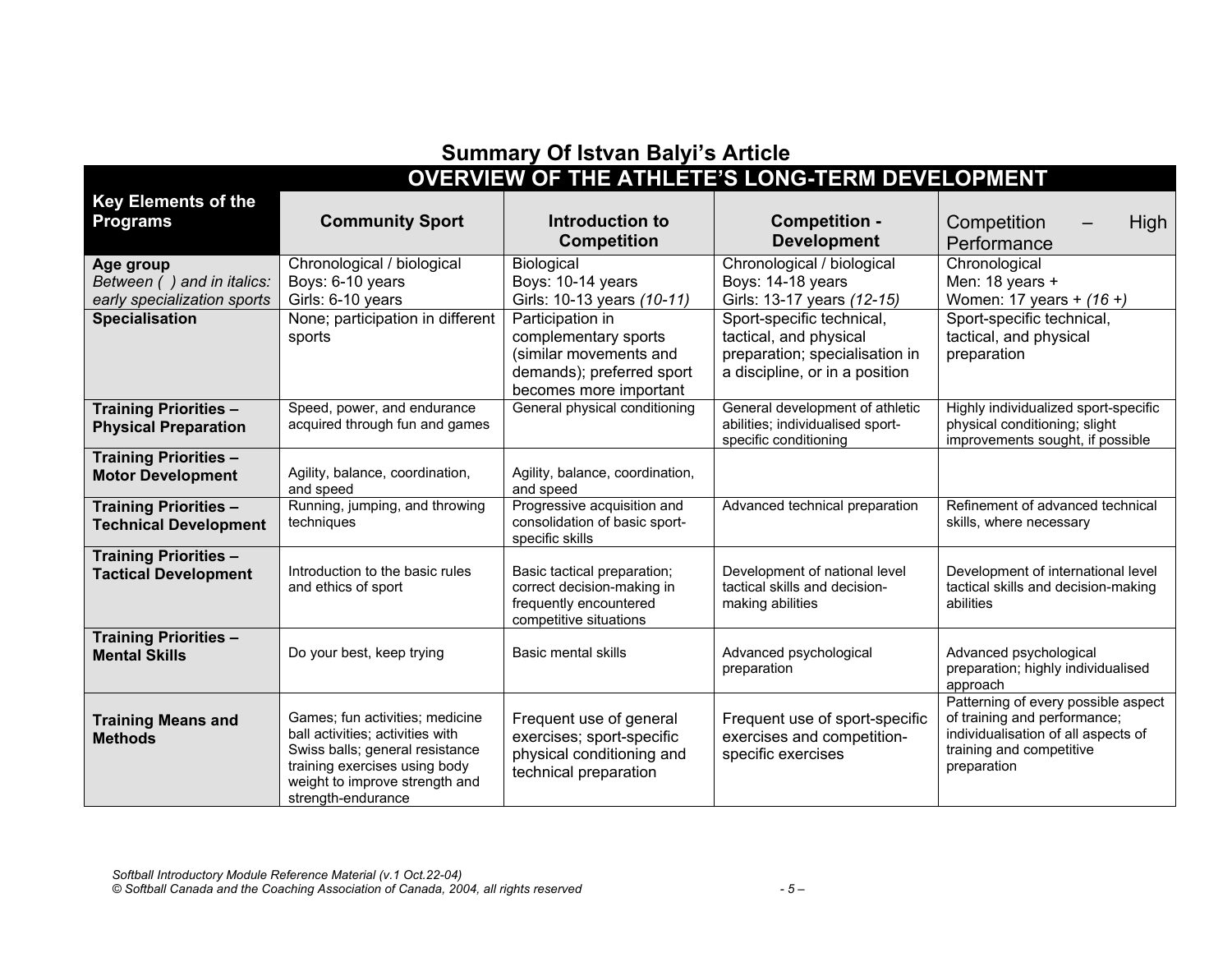## Participants' Reasons for Being in Sport

The athlete or participant comes to the sport situation with his/her own needs, interests, and reasons for being involved. Some coaches spend more time with an athlete than a teacher, or even parents in some instances. Because of the significant influence they have on the development of participants, both from an athletic and human point of view, coaches must seek to identify if the reasons why they are coaching are consistent with what athletes want or need.

This section provides an overview of the main reasons why people are involved in sport, and of certain expectations athletes and parents may have of sport and of coaches. Coaches must *recognize* and *respect* individual differences in this area because participants *drop out* when programs do not match their reasons for being in sport. In other words, coaches need to be *fair* to participants — either work to give them the program they want OR recommend a program that will better meet their needs.

In general, people participate in sport for one or more of the following four reasons:

- 1. **A desire for** *achievement* A wish to improve, master new skills, and pursue excellence.
- 2. **A need for** *affiliation* A desire to have positive and friendly relations with others.
- 3. **A desire for** *sensation* A desire to experience the sights, sounds, and physical feelings *surrounding* a sport or the excitement in a sport.
- 4. **A desire for** *self-direction* A wish to feel a sense of control, to feel in charge.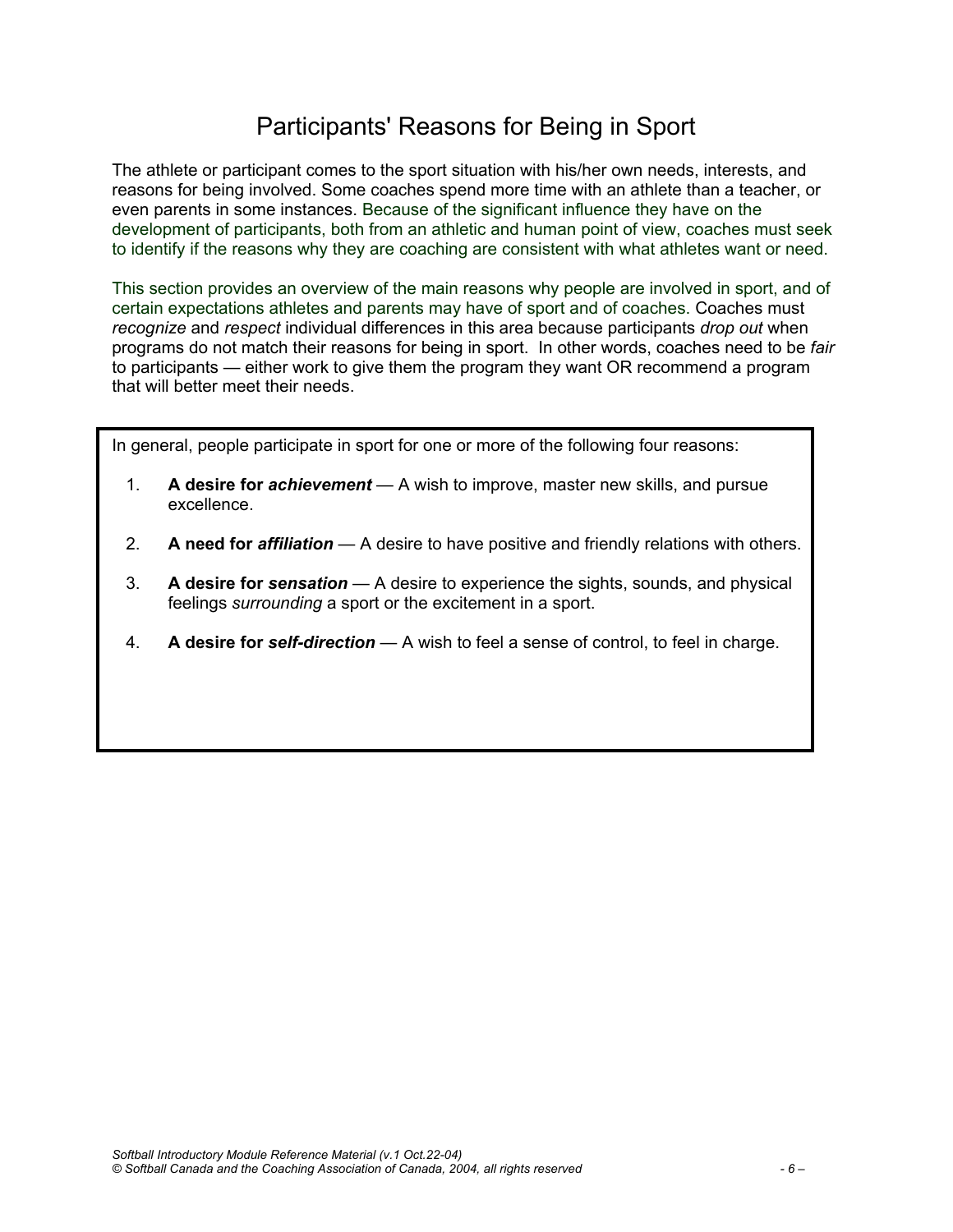#### **Achievement-Motivated Participants: Coaching Tips**

You can enhance participants' motivation to improve and to stay in sport programs by providing *personal experiences of success*. One way of doing this is to set realistic, progressive goals based on past performances. Participants then *see* their progress as they strive to improve.

Here are a few more ideas for making sure that participants' needs for achievement are fulfilled:

- Point out individual improvement.
- Keep written records of progress in diaries, logs, etc.
- Schedule games or meets with suitable opponents
- Meet regularly to discuss progress and reevaluate goals.

#### **Affiliation-Motivated Participants: Coaching Tips**

The affiliation motive – the wish to be *part of* a group and feel *accepted* by it – is probably the strongest and most common motive for continued participation in sport. Working as a unit, setting goals together, having fun with others, feeling appreciated by a group, and sharing with others can all help satisfy the desire for meaningful interaction.

Here are a few suggestions for making sure that the need for affiliation is satisfied:

- Make interaction with others a part of each practice; for example, have participants do partner drills, encourage partner stretching, or have participants coach each other.
- Have team talks after each practice. Keep these talks informal, and encourage participants to be open and honest.
- Provide opportunities for social get-togethers after games or meets.
- Encourage participants to help one another and to do things together.
- Have team parties.
- Remind participants that *everyone* is a valued member of the team.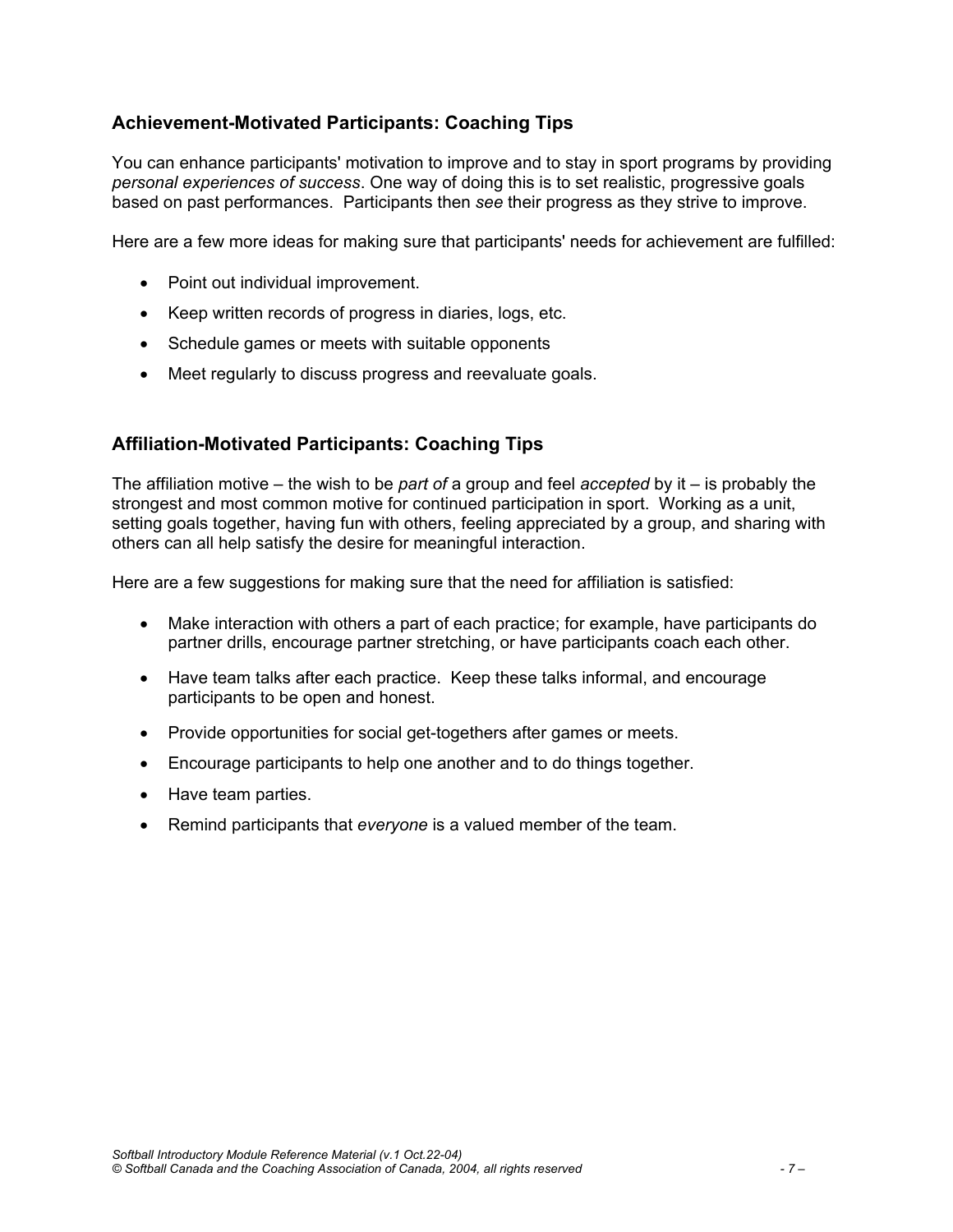#### **Sensation-Motivated Participants: Coaching Tips**

Experiences that excite the senses – for example, the sights and smells along a beautiful country trail, the feeling of being fit, the desire to move and be active, and the excitement of sport itself – can be very important motivators. Here are a few tips on fulfilling participants' needs in this area:

- Try to arrange workouts in areas with pleasant sights, sounds, smells, and physical feelings.
- Have participants warm up to music.
- Provide enough activity for everyone not too much, not too little.
- Break monotony *regularly* with fun or novelty events.
- Vary workouts change the normal routines.
- Let participants work on exciting new moves.
- Set up close games and interesting challenges.
- Ask participants how they feel when they really *flow*.

#### **Self-Direction-Motivated Participants: Coaching Tips**

Sport gives people a rare opportunity to *make decisions* about what they are going to do – and to deal with the consequences in a non-threatening situation. As a result, there are *many* things you can do to assist those motivated by self-direction. For example, you can let participants make up their own routines, moves, or plays; assess their own progress; set and adjust their own goals; or decide what play to run in a game.

In general, letting participants make their own decisions builds greater commitment – and so increases motivation. The following pointers should help you satisfy participants' needs for selfdirection:

- Put participants in positions of leadership. Have them lead warm-ups, choose drills to develop certain skills, etc.
- Give participants chances during practices or competitions to make *their own* decisions about what strategy to use (what pitch to throw, what play to run, etc.).
- Above all, let participants make decisions *when it really matters* when decisions will affect outcomes or when parents and friends are in the stands, for example. This approach helps participants learn to enjoy competition, and it encourages their development as true competitors.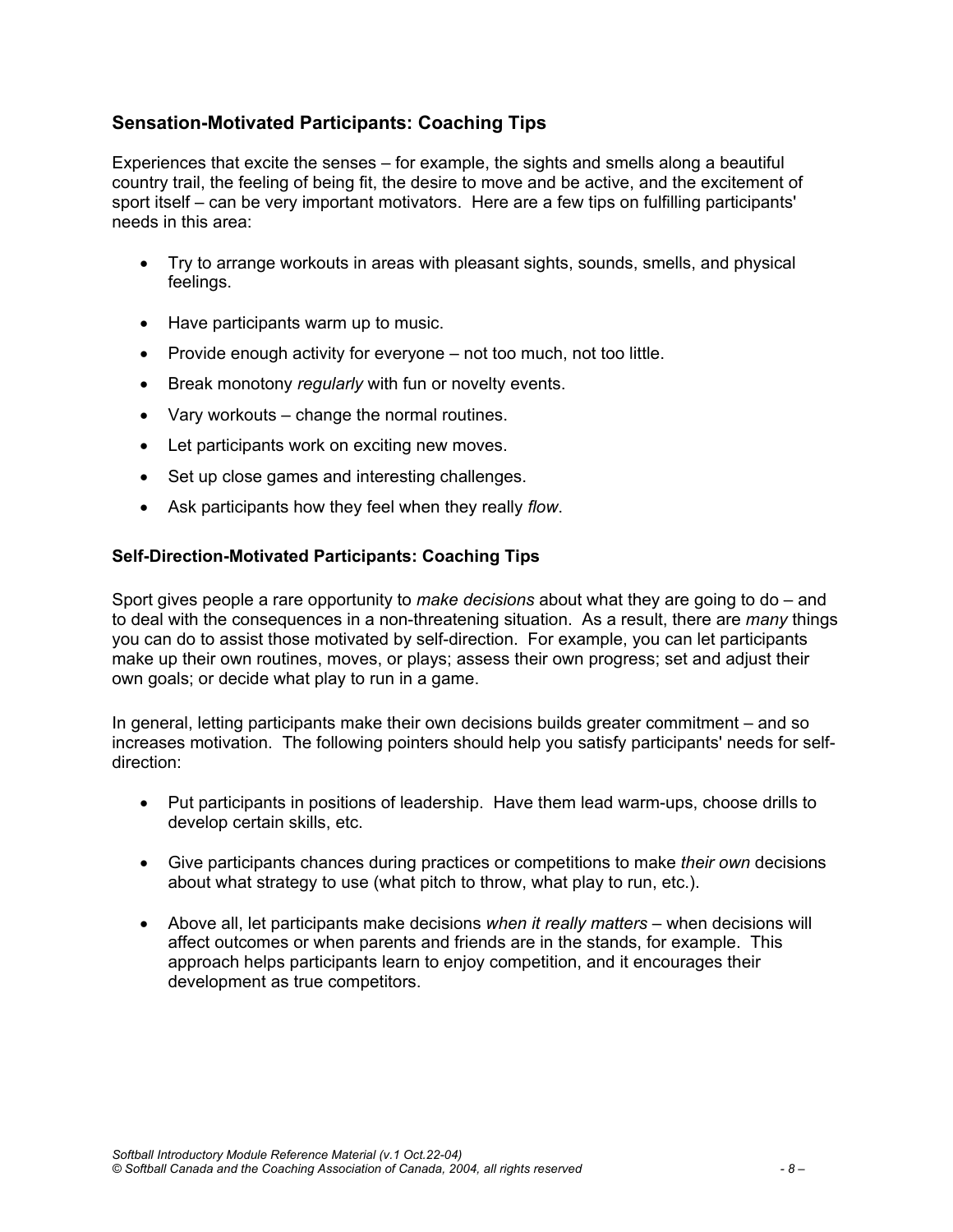## Reasons Why Children Participate in their Favorite Sport

In a study of 2,000 boys and 1,900 girls from  $7<sup>th</sup>$  to 12<sup>th</sup> grade, Ewing & Seefeldt (1987) asked the children to prioritize what motivated them to participate in their favorite sport in school. The top ten reasons were:

- 1. To have fun.
- 2. To improve their skills.
- 3. To stay fit.
- 4. To participate in an activity at which they succeed.
- 5. To have fun competing with others.
- 6. To exercise.
- 7. To be part of a team.
- 8. To compete.
- 9. To learn new abilities.
- 10. To win.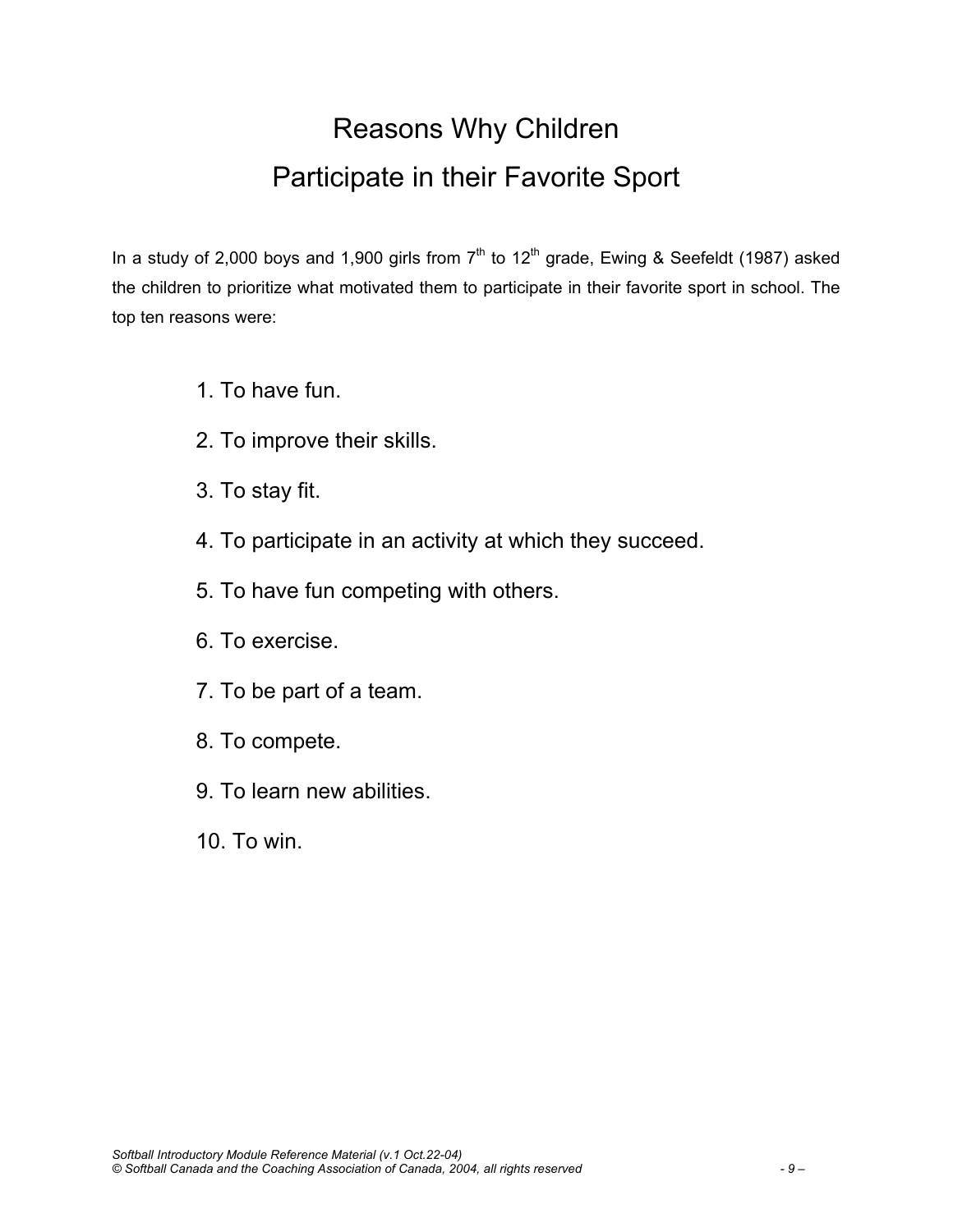**Important Conclusions from the British Columbia Sport Parent Survey:<sup>2</sup>**



#### **WHAT PARENTS EXPECT OF COACHES**

#### **Legend**

- 1. Make sport enjoyable
- 2. Respect children as individuals
- 3. Be a knowledgeable leader
- 4. Be safety-conscious
- 5. Act in a mature and adult manner
- 6. Be fair
- 7. Respect rules and officials
- 8. Give equal opportunity for playing time
- 9. Plan activities effectively
- 10. Be approachable
- 11. Strive to win

*Softball Introductory Module Reference Material (v.1 Oct.22-04) © Softball Canada and the Coaching Association of Canada, 2004, all rights reserved - 10 –* 

 2 Sport Parent Survey. Ministry of Government Services, Sports and Commonwealth Games Division, Government of BC. (1994)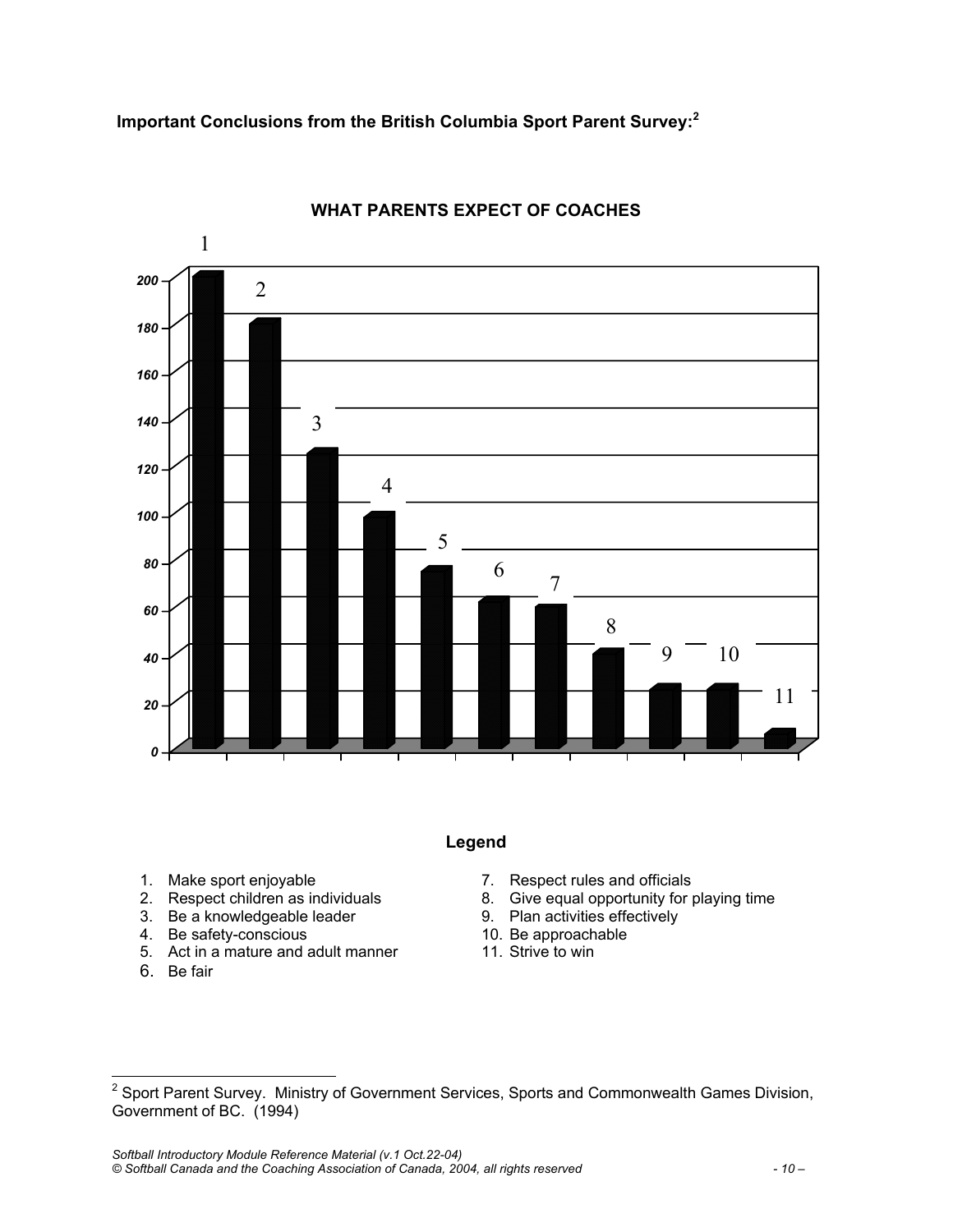

#### **WHAT PARENTS EXPECT OF SPORT**

**Legend** 

- 1. To build self-esteem
- 2. To have fun
- 3. To develop skills
- 4. To increase fitness
- 5. To make new friends
- 6. Other
- 7. To have a professional career
- 8. To play on a winning team
- 9. To win awards
- 10. To go to the Olympics

 3 Sport Parent Survey. Ministry of Government Services, Sports and Commonwealth Games Division, Government of BC. (1994)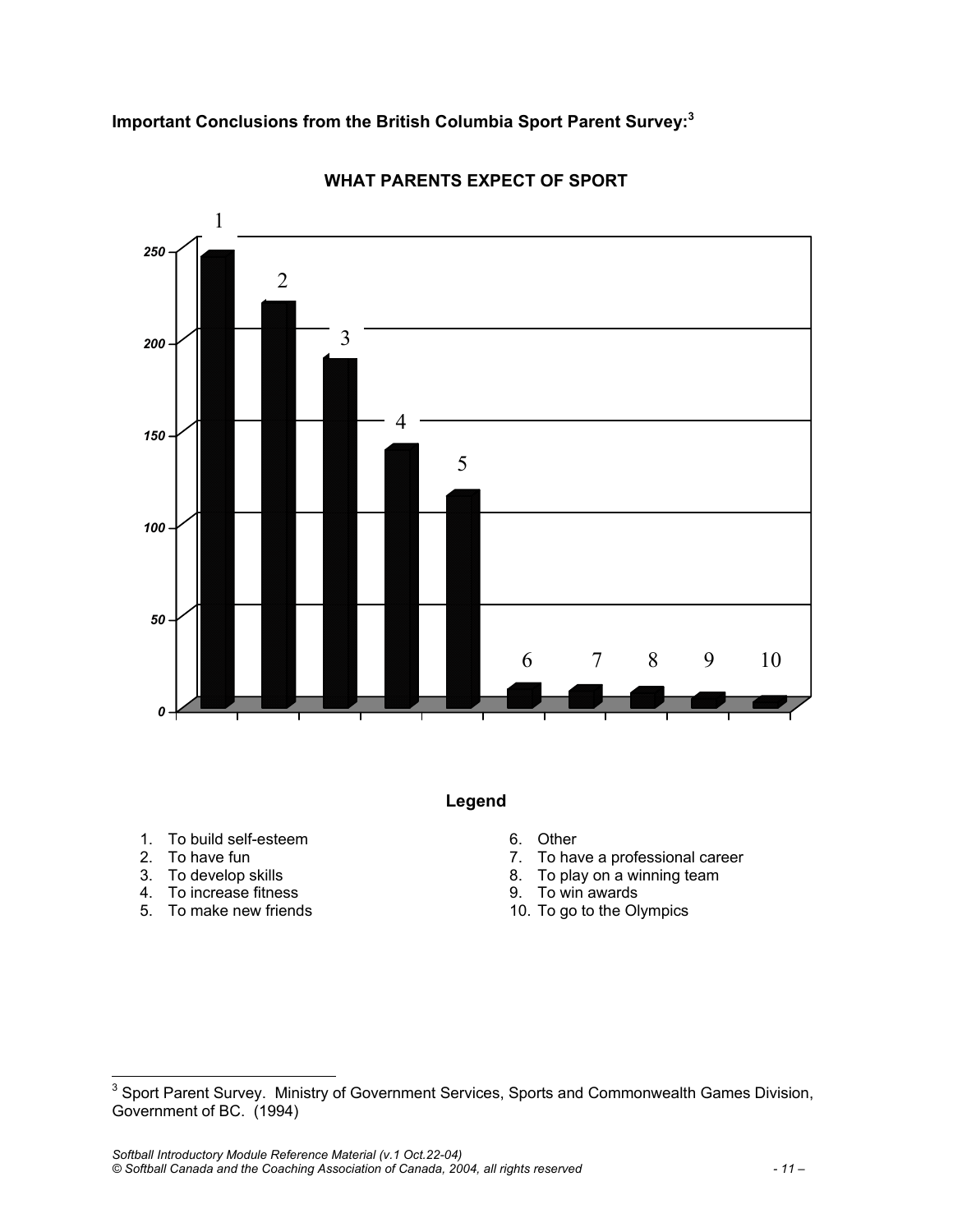#### **Promoting Continued Participation in Sport: General Tips**

Participants often drop out of sport because they don't get to play regularly or because achievement is *overemphasized*. Too serious a program, too little fun, too few chances to play, and too much criticism are all common reasons for dropping out of sport.

Since people participate in sport for different reasons, programs need to satisfy these various motives. In other words, a balanced approach that allows for personal achievement and meets participants' needs for affiliation, sensation, and self-direction is necessary.

## **Coach-Parent Relationships**

Parents play a key role in the sport experience of many participants. In many cases, it is the parents who initiate the child's involvement in sport. As a result, coach-parents relationships also have a major effect – positive and negative – on participants' experience in sport. It is therefore important for coaches to:

- 1. Develop *positive* and *meaningful* relationships with participants' parents.
- 2. Seek to influence parents and guide them in order that they can have a positive and supportive influence on their child's sport experience.

Following are some suggestions for developing such relationships:

- Organize a formal meeting with parents to discuss the objectives of your program and your approach to coaching.
- Describe to parents in detail the behavior you will be reinforcing in participants. For example, if you plan to reward effort rather than performance, let parents know.
- Explain to parents the behavior you expect *from them*. For instance, make it clear that you expect them to show respect for officials, that you do NOT want them to yell instructions to players.
- Recognize the need for *regular*, *open* communication with parents. Since misunderstandings between coaches and parents are usually the result of poor communication, it is important to work hard at such communication.
- Be positive and open about feedback it will build parents' trust in you and lead to an even better program.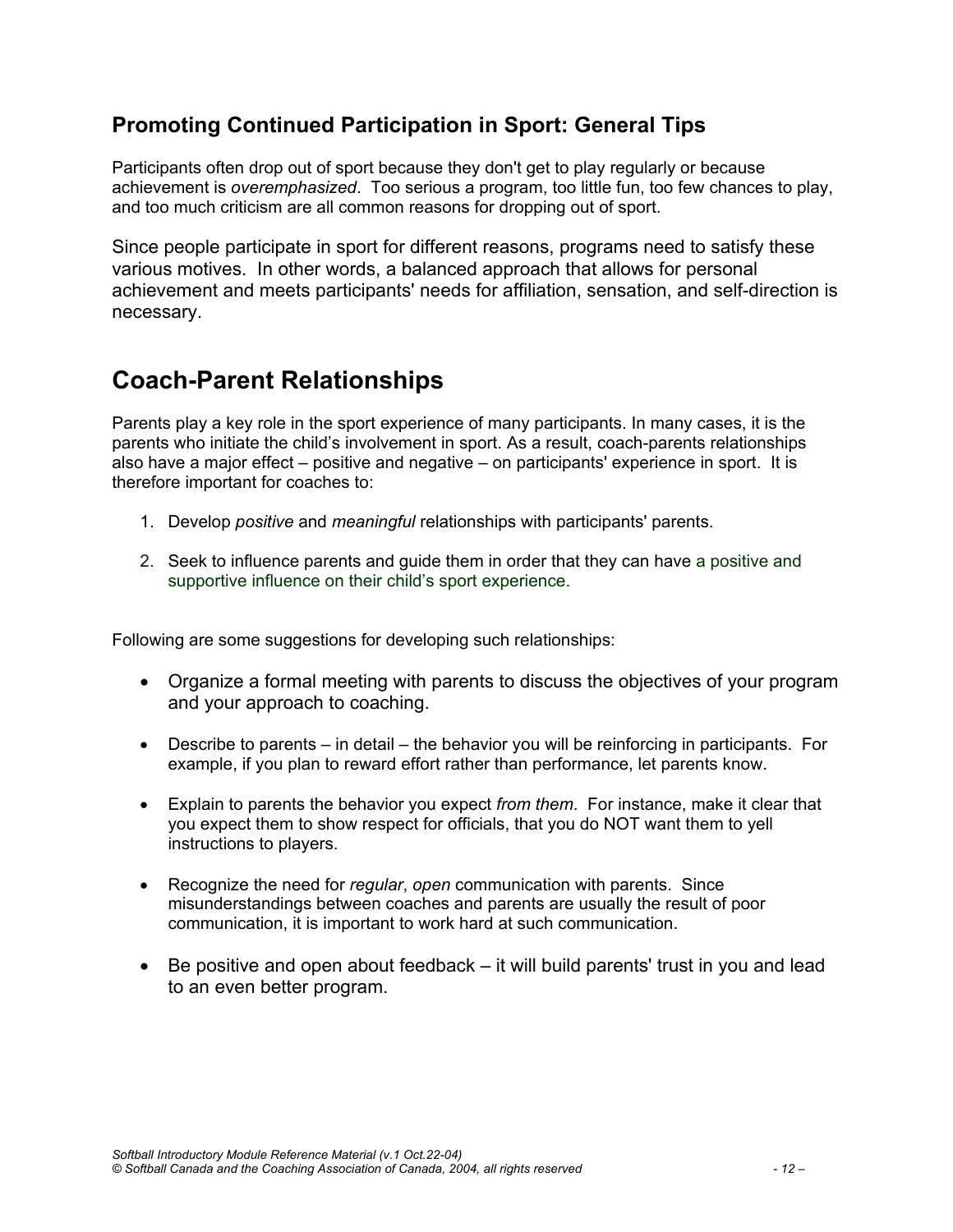## Coaching Functions and Tasks: Master List

Developing the Program: In my Coaching Context, I…

- 1. Determine the vision and philosophy of the program
- 2. Determine the objectives of the practice sessions and/or activities
- 3. Put together a plan for the practice sessions and activities
- 4. Put together a plan for a series of practice sessions and activities
- 5. Evaluate the impact and effectiveness of the program for which I am responsible

Managing the Program: In my Coaching Context, I…

- 1. Identify the facility needs
- 2. Keep an inventory of equipments
- 3. Manage the equipments
- 4. Deal with transportation to competitions
- 5. Manage training time
- 6. Interact with parents
- 7. Interact with other coaches
- 8. Interact with referees and officials
- 9. Recruit participants/athletes for the program
- 10. Recruit volunteers

Support to Participants/Athletes in Competition: In my Coaching Context, I…

- 1. Make sure facilities and equipments are safe
- 2. Supervise physical and mental preparation before competition (warm-up)
- 3. Manage the participants/athletes in competition
- 4. Keep the participants/athletes focused on the task
- 5. Manage the volunteers, parents, assistants during competition
- 6. Make sure there is enough appropriate equipments
- 7. Check the equipments that will be used in competition
- 8. Participate as a referee or official
- 9. Make frequent adjustments to meet the needs of unexpected situations